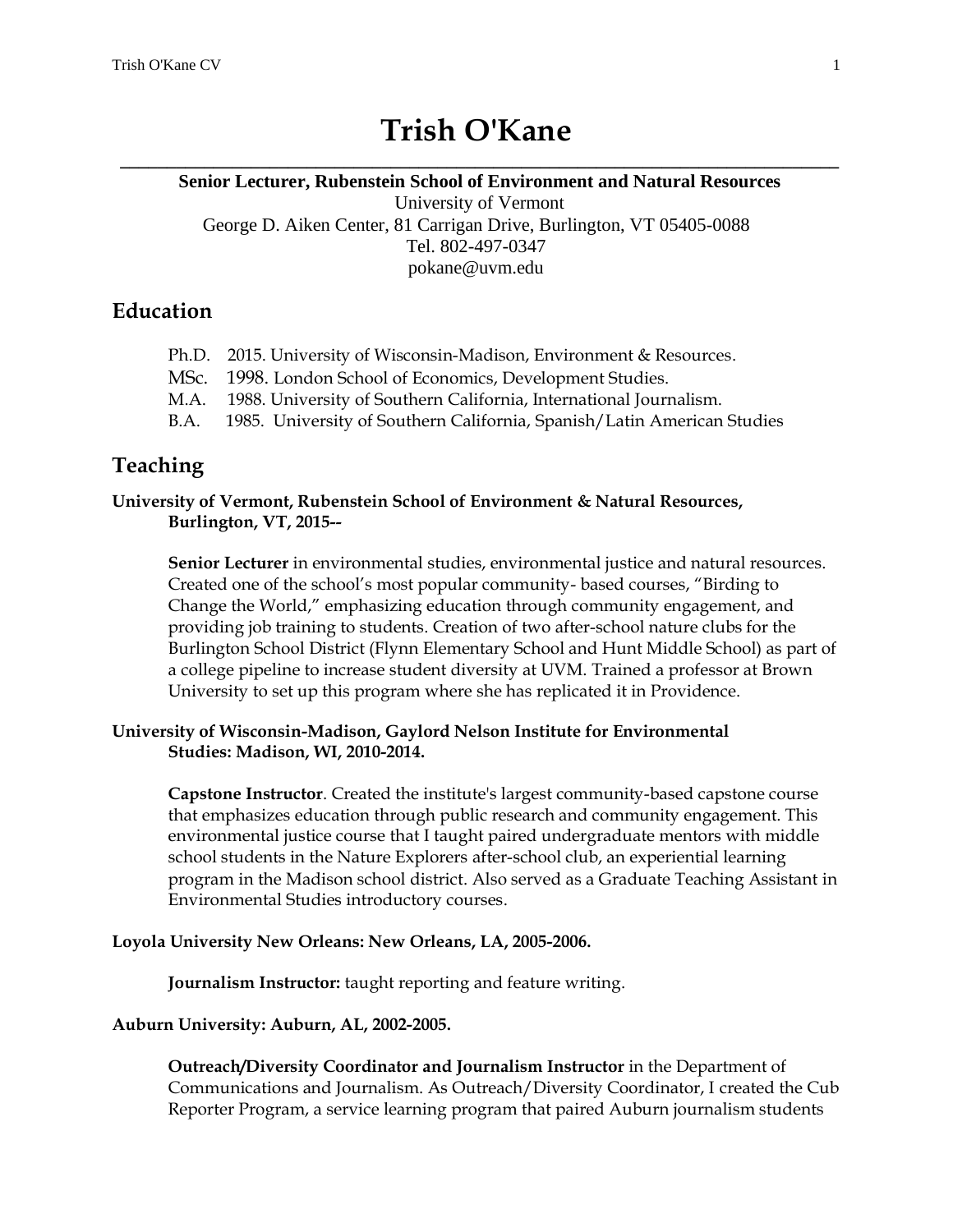with high school students to produce stories for publication in major newspapers. Created "field experiences" for AU students through partnerships with nonprofits: prison visits where students helped inmates with literacy (Aid to Inmate Mothers), civil rights field trips (National Park Service, National Voting Rights Museum and the Democracy Project). Also taught feature writing and developed new communication diversity course, "Communication and Community Building" based on citizen-scholar concept. Students researched their own ethnic backgrounds and the history of racism at Auburn University. In 2003-04, students developed innovative proposals to address racism on campus. Coached AU students writing columns and stories about their class experiences and worked with newspaper editors to get these students published for the first time.

#### **Julia Tutwiler Prison for Women, Wetumpka, AL, 2000-2002**

Creative writing instructor for the non-profit Aid to Inmate Mothers. Helped establish class as part of a grant-based institutionalized program linking writers in Alabama to public service. Published an anthology of my prison students' work.

### **Areas of Specialization**

US Foreign Policy in Latin America Neoliberal Economics in Latin America Human and Civil Rights Hate Crimes and White Supremacy Environmental Justice & Education Humans and Environmental Behavior Ornithology and Urban Birding Public Health Benefits of Nature-Watching Watersheds and Wetlands Environmental History Community-Based Research and Service Learning

### **Courses Taught**

Freshman Writing (University of Southern California) Creative Writing (Julia Tutwiler Prison for Women) Journalism 3220, "Feature Writing" (Auburn University) Communications 4970, "Communications & Community-Building: Diversity in Media" (Auburn University) Communications A100, "Communications Writing" (Loyola University) Communications 250, "Beginning Reporting" (Loyola University) Environmental Studies 112, "The Social Perspective" (Teaching Assistant, UW-Madison) Environmental Studies 113, "The Humanistic Perspective" (Teaching Assistant, UW-Madison) Environmental Studies 600, "Capstone Seminar: Birding to Change the World," (UW-Madison) Environmental Studies 600, "Capstone Seminar: Last Child in the Park: How Kids & Birds Can Save the Planet," (UW-Madison) Environmental Studies 400, ¨What Does the Fox Say: Sustainability from a Non-Human Perspective," (UW-Madison)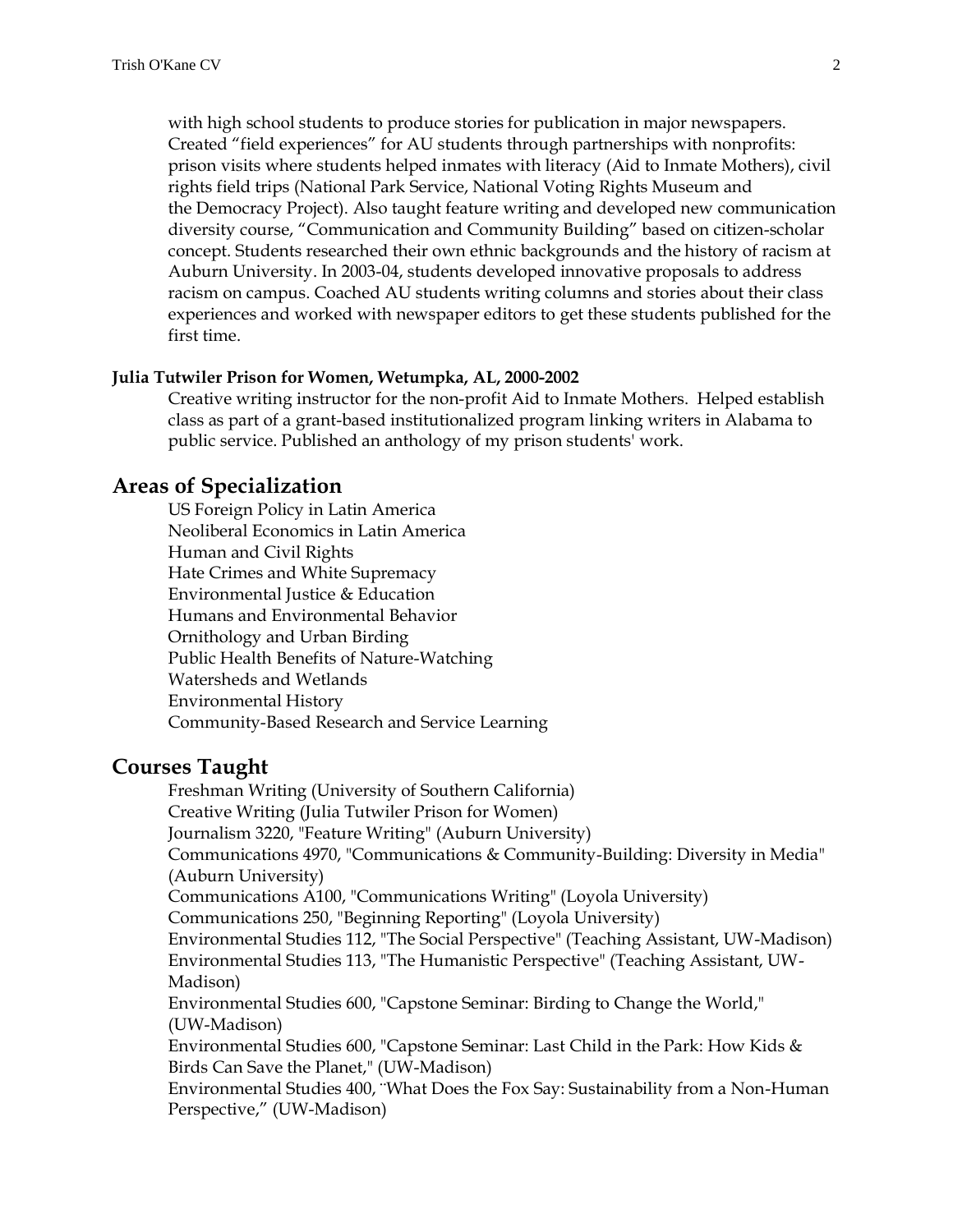Environmental Studies 295, "Birding to Change the World: (University of Vermont) Environmental Studies 195, "Sustainability from a Non-Human Perspective," (University of Vermont) Environmental Studies 195, "Environmental Media Literacy and Citizenship" (University of Vermont) Natural Resources 006, "Race and Culture in Natural Resources" (Co-facilitator, University of Vermont) Honors College 186G, "Endangered Environmentalists in Central America" (University of Vermont)

# **Fellowships, Grants and Awards**

**University of Vermont Marcia Caldwell Award for Outstanding Dedication to Students,** Rubenstein School of Environment and Natural Resources, 2019. **University of Vermont Kroepsch-Maurice Excellence in Teaching Award,** Office of the Provost, October, 2018.

**University of Vermont Outstanding Service-Learning Award**, Office of Community-University Partnerships (CUPS), April, 2017.

**University of Vermont Engaged Practices Innovation Grant,** Office of the Provost, May, 2016.

**Charlotte Zieve Fellowship,** Gaylord Nelson Institute for Environmental Studies, University of Wisconsin-Madison, 2010-2013.

**Alma Baron Graduate Student Scholarship Award,** University of Wisconsin-Madison, 2009-2014.

**Bodie McDowell Outdoor Writers Association Award**, Missoula, Montana, 2011. **Wisconsin Department of Natural Resources citizen science grant to fund geolocation** monitoring research project: "One Bird, One Park, One World: Geolocation Monitoring to Help Children Map the Routes of Dane County Neotropical Migrants," 2011. **NorthFace Explore Fund Grant** for children. Partnership grant with the Madison-Audubon Society to help fund service learning program I created in 2011. **Brentwood Neighborhood Funds Community Resources Program grant** for summer community service project to fund UW-Madison student interns, Madison, WI, 2011.

**Barbara Deming Memorial Fund Writer's Award for Non-Fiction**, New York, 2005.

# **Professional Participation**

**"Lessons from a Microbe (and Elves): Best Pandemic Practices in Environmental Education."** Keynote speaker for the Environmental Educators of North Carolina's annual conference, September 10, 2021, Hendersonville, NC.

**"Excellence in Teaching: A Discussion with the Kroepsch-Maurice Award Recipients."** Co-presenter, UVM Center for Teaching and Learning, February 26, 2019, Burlington, VT.

"**Birding Can Change the World: Avians as Extension Agents**," Invited speaker,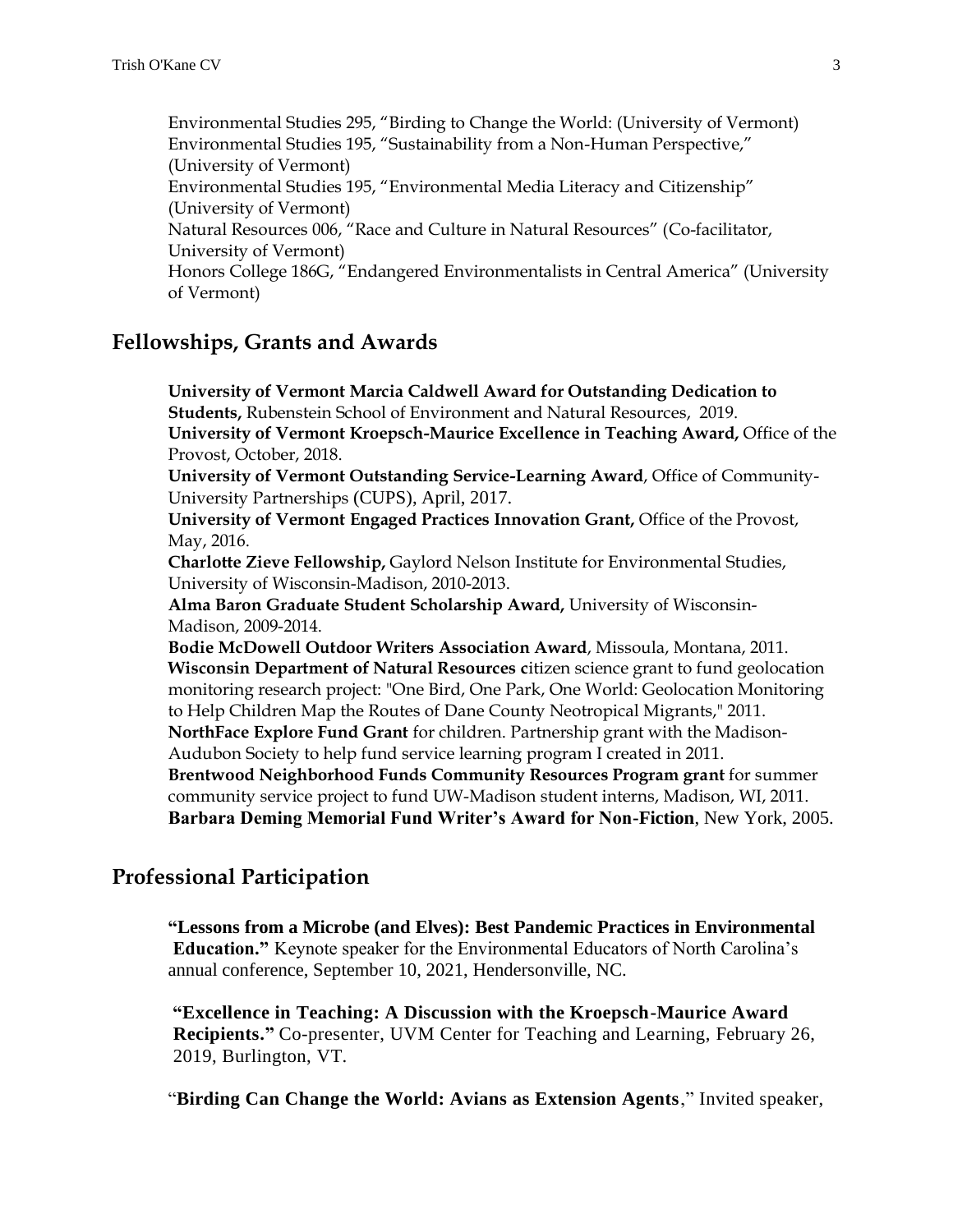Vermont Agency of Natural Resources, Montpelier, VT, December 12, 2018.

"**Nature's Benefit: The Wide-Ranging Role of Well-Functioning Ecosystems in Improving Human Welfare."** Keynote co-presenter, Vermont Educational Alliance on Poverty, Second Annual Symposium on Fostering Equitable Communities: the links between environments and poverty, Oct. 26, 2018, Middlebury, VT.

**"Seizing Opportunities to Diversify Conservation."** Invited panelist, North American Association for Conservation Biology. Toronto, Canada, July 23-25, 2018.

**"Putting a Bird on It Part II."** Invited speaker in public lecture series, Brown University, Providence, RI., February 15, 2018.

**"Birds of Burlington."** Co-presenter for Burlington Geographic. Contois Auditorium, City Hall, Burlington, VT May 11, 2017.

**"Putting a Bird on It."** Invited speaker in public lecture series, Brown University, Providence, RI., October 20, 2016.

**"Birding to Change the World."** Poster presentation at the Children's Nature Network Conference, Minneapolis, MN. May 24, 2016**.**

**"Imagining the 'Other America': Keeping Racial Justice at the Center of Community-University Engagement."** Coordinated breakout session for this seminar at Imagining America's annual conference on "Organizing. Culture. Change." Atlanta, Georgia. October 9, 2014.

**"One Bird, One Park, One World: Children and Birds as Agents of Civic Engagement."** Presentation at Gulf Coast Summit on Service Learning and Civic Engagement. Creating Capacity Collaboratively: Connecting Learning and Civic Outcomes. Auburn, Alabama. March 27, 2014.

**"Listening to the Snake Stories: A Community-based Research Tale from the Wilds of Warner Park."** Presentation at the Morgridge Center's Engaged Scholarship Roundtable Series: Community-Based Research in Action. Madison, Wisconsin. December 9, 2013.

**"One Bird, One Park, One World: Avians as Boundary Spanners."** Engagement Scholarship Consortium Conference on Boundary Spanning: Engaged Scholarship Across Disciplines, Communities & Geography. Texas Tech University. Lubbock, Texas. October 8, 2013.

**"One Bird, One Park, One World: Geolocation Monitoring to Teach Dane County's Children about Neotropical Migrant Birds."** Madison's Bird City celebration, Madison Audubon Society. Madison, WI. September 29, 2013.

**"One Bird, One Park, One World."** Seventh Annual Nelson Institute Earth Day Conference. University of Wisconsin-Madison. April 15, 2013.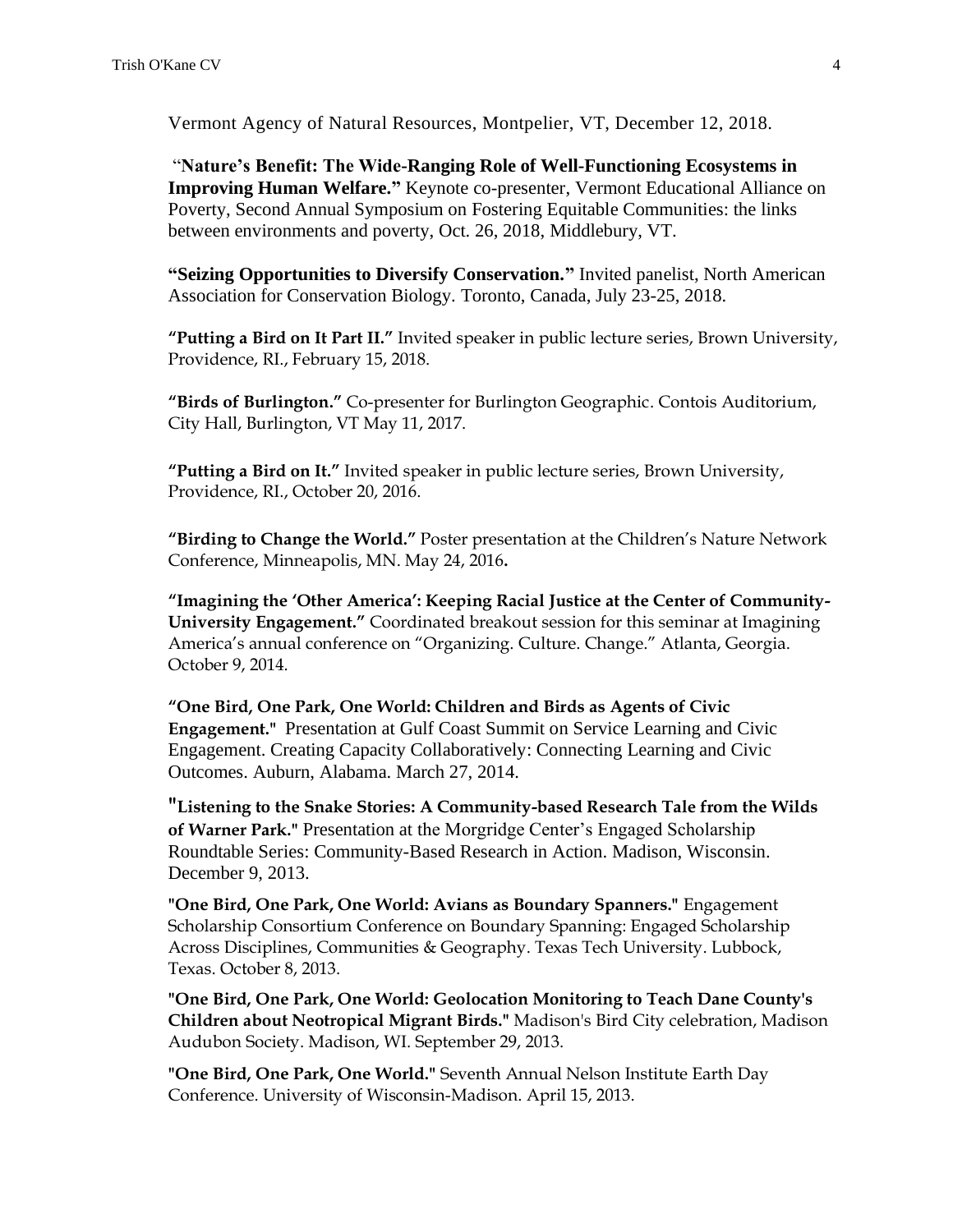**"Nesting in the City."** Dimensions of Political Ecology Conference on Nature/Society, University of Kentucky, Lexington. March 1, 2013.

**"Environmental Journalism and Citizen Engagement.** "Guest lecturer in Auburn University's Living Democracy journalism program. Auburn, AL. March 26, 2013.

**"Beauty for Whom? Warner Park, Catbirds, and Hurricane Katrina."** Guest lecturer in Environmental Studies 112: The Social Perspective," University of Wisconsin-Madison, WI. April 30, 2012.

**"The Places We Save: Warner Park and Environmental Justice."** Guest lecturer in Environmental Studies 112: The Social Perspective," University of Wisconsin-Madison, WI. April 28, 2010.

**"My Name is Juan: Immigrant Labor in Wisconsin."** Guest lecturer in "Environmental Studies 113: The Humanistic Perspective," University of Wisconsin-Madison, WI. September 18, 2009.

**"Electoral Politics in Nicaragua."** Presentation at the Latin American Studies Association conference. Miami, FL. March 15, 1990.

# **Selected Publications:**

## **Forthcoming:**

O'Kane, Trish. **Birding Can Change the World**. New York: HarperCollins-ECCO. May, 2023.

#### **Graduate Dissertation/Theses**

O'Kane, Trish, 2015**. Nesting in the City: Birds, Children and a City Park as Teachers of Environmental Literacy.** Doctoral dissertation for the Gaylord Nelson Institute of Environmental Studies, University of Wisconsin-Madison.

#### **Books and Book Chapters**

"**Chapter 13\*: On Fledglings and Freshman."** In Alfred Rosa and Paul Eschholz (eds.) *Models for Writers: Short Essays for Composition*, Fourteenth Edition, Macmillan Learning, NY, NY. (\*Reprint of an essay published in the *New York Times* with accompanying exercises in textbook written by editors). 2021.

Macuga\*, Julie, Ingrid L. Nelson, Rachel Smolker, Patricia O'Kane and Brian Tokar. **"Learning to Undermine a Pipeline: A Multi-Logue on Encounters with Vermont's Addison Natural Gas Project."** In Valerie Banschbach and Jessica Rich (eds.) *Pipeline Pedagogy: Teaching about Energy and Environmental Justice Contestation*. Springer: AESS Interdisciplinary Environmental Studies and Sciences Series. [\*lead author is a former undergraduate student]. 2020.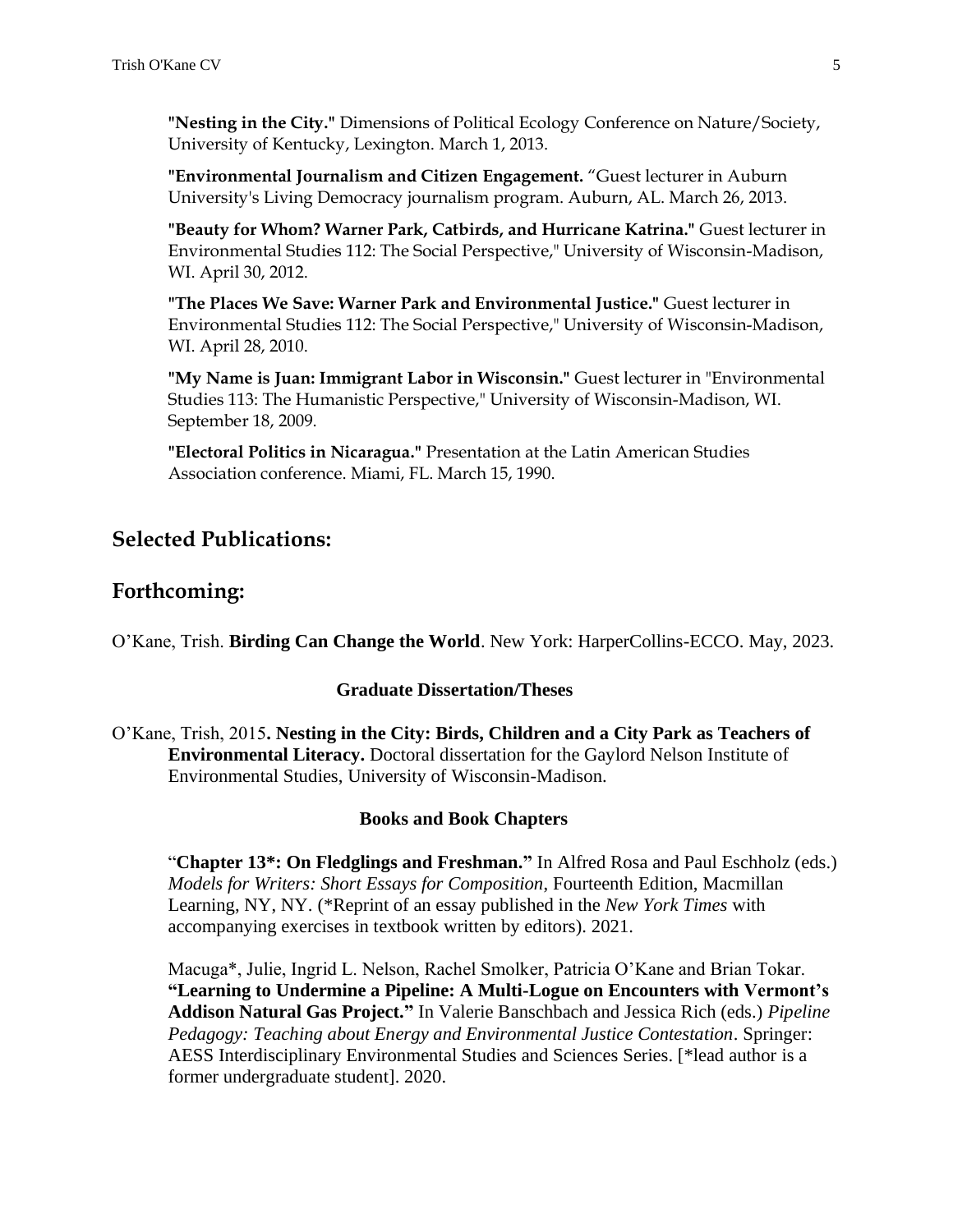"**Manihot Esculenta: Historic and Economic Context. Manihot esculenta: Su contexto histórico y económico"**in J.G. Rubin and A. Donalds (Eds.), *Bread Made From Yuca: Selected Chronicles of Indo-Antillean Cultivation and Use of Cassava 1526- 2000,* (New York and Santo Domingo: InterAmericas 2003).

Gordon, A. & Trish O'Kane. (Eds.), *The Right to Remain Silent: An Anthology of Class Writings from Julia Tutwiler Prison for Women*,**(**Montgomery, Alabama: Aid to Inmate Mothers: 2002).

*Guatemala: A Guide to the People, Politics and Culture***,** London: Latin American Bureau and New York: Interlink Books, 1998.

"**New Autonomy, New Struggle: Labor Unions in Nicaragua**," in M. Sinclair (Ed.), The *New Politics of Survival: Grassroots Movements in Central America*, Washington, DC: EPICA. 1995.

#### **Research Reports**

- O'Kane, T. 2013. **"Baseline Avian Biodiversity Survey for Warner Park,"** published by Wild Warner and the Madison Parks Division as a public brochure, Madison, WI.
- Gross, Rachel and Trish O'Kane. 2010. **"Coal: The Whisper of a Dragonfly's Wings,"** in CHE (Center for Culture, History and Environment) Primer on Energy Sources, published on the web by Professor William Cronon as a class project, University of Madison-Wisconsin.
- Harrison, Jill, Sarah Lloyd, Trish O'Kane, and Alan Turnquist. 2009. **"Immigrant Labor Holds 40Percent Market Share.** *"Hoard's Dairyman*. December: 749-50.
- Harrison, Jill, Sarah Lloyd, and Trish O'Kane. 2009. **"Overview of Immigrant Workers on Wisconsin Dairy Farms."** Changing Hands: Hired labor on Wisconsin Dairy Farms Briefing No. 1. UW-Madison Program on Agricultural Technology Studies.
- Harrison, Jill, Sarah Lloyd, and Trish O'Kane. 2009. **"A Look into the Lives of Wisconsin's Immigrant Dairy Workers."** Changing Hands: Hired Labor on Wisconsin Dairy Farms Briefing No. 2. UW-Madison Program on Agricultural Technology Studies.
- Harrison, Jill, Sarah Lloyd, and Trish O'Kane. 2009. **"Dairy Workers in Wisconsin: Tasks, Shifts, Wages, and Benefits."** Changing Hands: Hired Labor on Wisconsin Dairy Farms Briefing No. 3. UW-Madison Program on Agricultural Technology Studies.
- Harrison, Jill, Sarah Lloyd, and Trish O'Kane. 2009. **"Immigrant Dairy Workers in Rural Wisconsin Communities."** Changing Hands: Hired Labor on Wisconsin Dairy Farms Briefing No. 4. UW-Madison Program on Agricultural Technology Studies.
- Harrison, Jill, Sarah Lloyd, and Trish O'Kane. 2009. **"Legal Issues Facing Immigrant Dairy Workers in Wisconsin."** Changing Hands: Hired Labor on Wisconsin Dairy Farms Briefing No. 5. UW-Madison Program on Agricultural Technology Studies.
- 2008 **"Learning to Do Historical Research: How to Read a Landscape."** Co-author of an environmental history research primer for teaching undergraduate students, written as a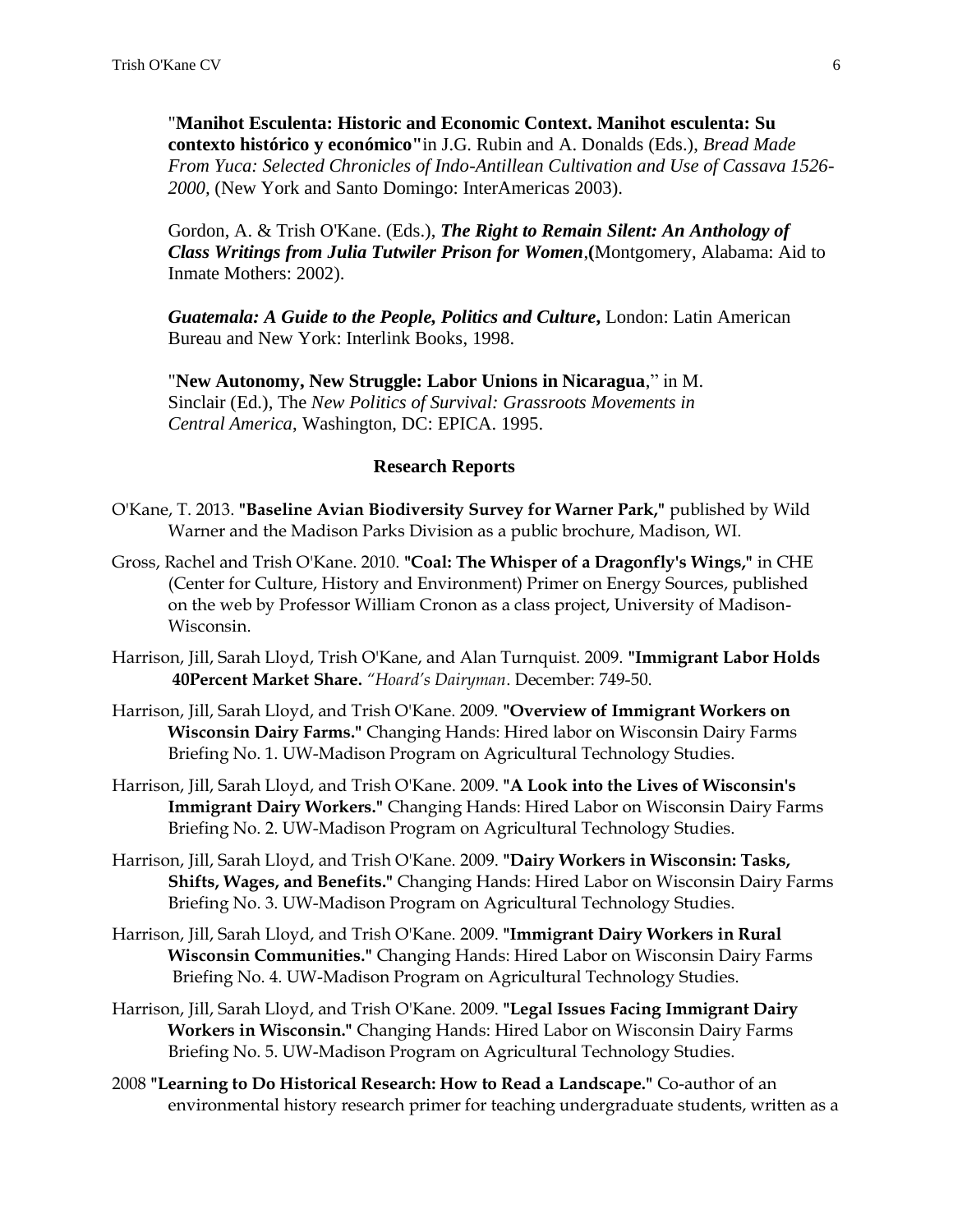class assignment for Professor William Cronon in History/Geography 932, University of Wisconsin-Madison, WI.

- Harrison, Jill, Julie McReynolds, Trish O'Kane, and Brent Valentine. 2008. **"Hired Labor in Wisconsin Agriculture: Trends and Implications.** *"Status of Wisconsin Agriculture.* Madison: University of Wisconsin.
- Stoecker, Randy, and Trish O'Kane. 2007. **"On the Challenges and Support Needs of Community Leadership Educators in Wisconsin."** Prepared for University of Wisconsin Extension CNRED Community Leadership team.
- Stoecker, Randy, and Trish O'Kane. 2007. **"State Associations and Other Forms of Infrastructure Support for Leadership Development Educators."** Prepared for University of Wisconsin Extension CNRED Community Leadership team.
- O'Kane, T., 2002. *The Power of the Sword: Hate Violence in the State of Alabama.* Center for Democratic Renewal, Atlanta, GA.
	- O'Kane, T. 2002. (Editor**)."When Hate Comes to Town,** "a public education manual on hate crime, Center for Democratic Renewal, Atlanta, GA.
- O'Kane, T. 2002. (Editor). **"Twentieth Century Racism in the 21st Century: The Legacy of Racism in the Southern Region of the United States.** "Report of the Center for Democratic Renewal presented at United Nations World Conference against Racism, Santiago, Chile.
- O'Kane, T. 1996. "**Terror is Spelled with Two R's: A Case Study**," in *Unearthing the Truth*, Ecumenical Program on Central America and the Caribbean (EPICA), Washington, D.C.
- O'Kane, T., 1994. **"***Guatemala: "Moderates" Retain Upper Hand in the Military.* "Latin American Database, University of New Mexico, September 23, 1994.
- Kuan E. M. and Trish O'Kane 1990. **"Political Parties in Nicaragua,"** special report for the United Nations Electoral Monitoring Mission in Nicaragua, Managua, Nicaragua.

#### **Podcasts**

O'Kane, T., 2020. "Birding Can Change the World." *Academic Minute*. David Hopper, Executive Producer, *Inside HigherEd*, Association of American Colleges and Universities, July 8, 2020. [https://academicminute.org/2020/07/trish-okane-university-of-vermont](https://academicminute.org/2020/07/trish-okane-university-of-vermont-birding-can-change-the-world/)[birding-can-change-the-world/](https://academicminute.org/2020/07/trish-okane-university-of-vermont-birding-can-change-the-world/)

"Birding to Change the World." Interviewed by producer Nate Swick. *American Birding Podcast.* American Birding Association, September 19, 2019. [https://www.aba.org/american-birding-podcast-birding-to-change-the-world-with](https://www.aba.org/american-birding-podcast-birding-to-change-the-world-with-)trish-okane/

### **Newspaper and Web Publications**

O'Kane, T., "Racism as an Environmental Issue, Nature as a Healing Force," *Children's Nature*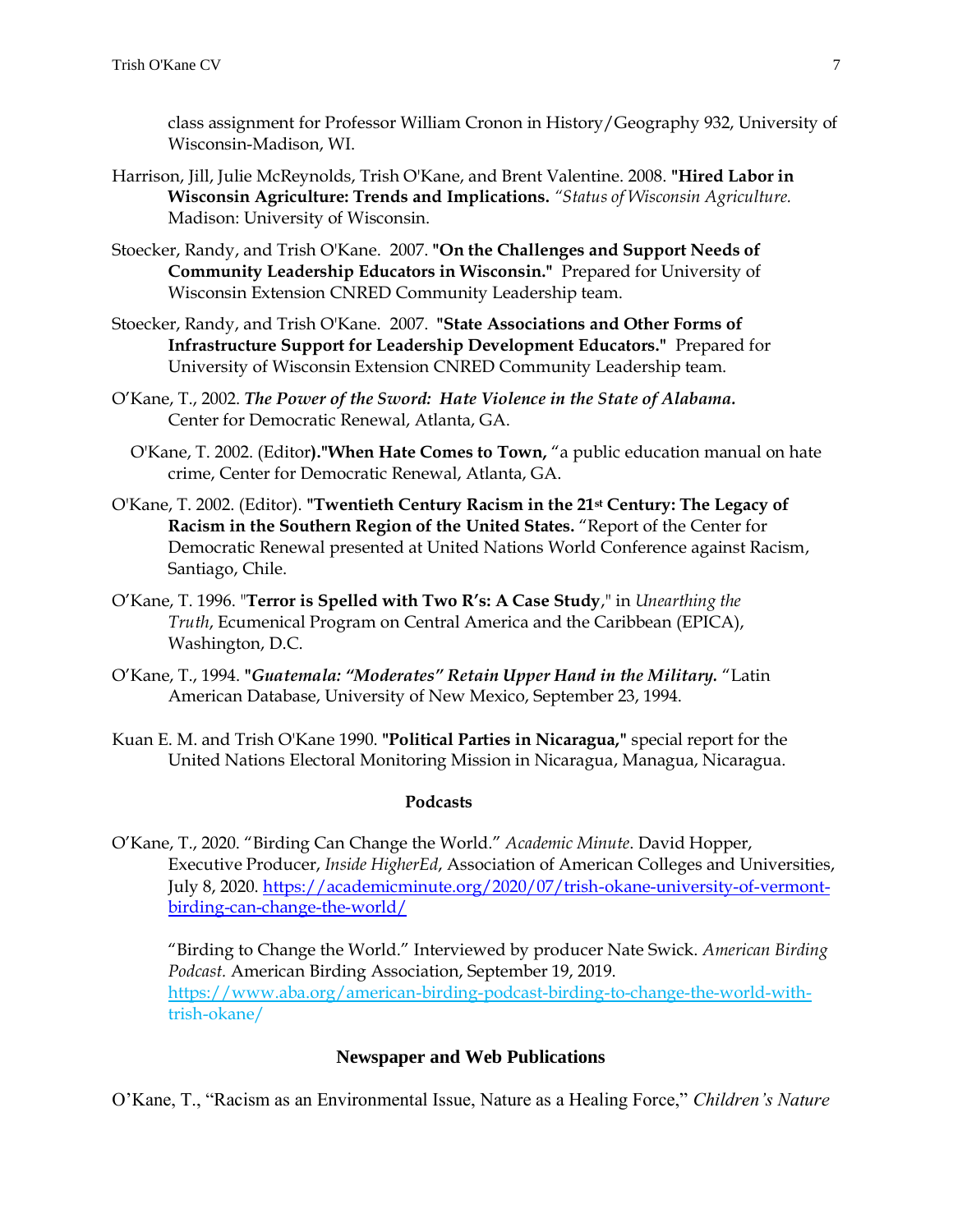*Network*, June 26, 2020. (reprint of "Balm in Gilead: Racism as an Environmental Issue," 2016). [https://www.outdoorplaycanada.ca/2020/06/30/racism-as-an](https://www.outdoorplaycanada.ca/2020/06/30/racism-as-an-) environmental-issue/

- O'Kane, T., "Of Fledglings and Freshmen," *The New York Times*, Sept. 5, 2019.
- O'Kane, T., "Balm in Gilead: Racism as an Environmental Issue," *Children's Nature Network*, July 2, 2016.
- O'Kane, T., "What the Sparrows Told Me," *The New York Times*, Aug. 14, 2014.
- O'Kane, T., "The Eye of the Beholder," *The Northside News*, May 12, 2012.
- O'Kane, T., "Wild Warner's Water World," *The Northside News*, August/September 2011.
- O'Kane, T., "The Birds of Warner Park," *The Northside News*, July 2009.
- O'Kane, T., "Keep Warner Park Wild," *Wisconsin State Journal*, Oct. 10, 2009.
- O'Kane, T., "Pattern of Migration," *The New York Times*, March 25, 2007.
- O'Kane, T., "The Post-Katrina Semester," *The Chronicle of Higher Education*, June 30, 2005.
- O'Kane, T., "Big Easy's Big Mess," *Anniston Star*, October 23, 2005.
- O'Kane, T., "Requiem for New Orleans," *Anniston Star*, September 11, 2005.
- O'Kane, T., "Practices Undercut Nation's Principles," *Montgomery Advertiser*, July 3, 2005.
- O'Kane, T., "The Secret Life and Death of Bees," *Anniston Star*, June 12, 2005.
- O'Kane, T., "A Sausage and a Curveball," *Anniston Star*, April 2005.
- O'Kane, T., "Hair-raising days in the Big Blue Apple," *Anniston Star*, November 14, 2004.
- O'Kane, T., "Pilgrimage to the Past Brings Hope for Future," *Tolerance.org,* Southern Poverty Law Center, September 10, 2004.
- O'Kane, T., "A coup's culture of fear lingers—Guatemalans still waiting for spring, 50 years later," *Anniston Star*, June 27, 2004.
- O'Kane, T., "In Guatemala, remembering the 'disappeared' fathers," *Anniston Star*, June 20, 2004.
- O'Kane, T., "Aid to Inmate Mothers helps plant seeds of hope," *Montgomery Advertiser,* April 4, 1999.
- O'Kane, T., "Army Draws Flak Over Joint Operation," *Fort Worth Star-Telegram,* February 13, 1995.
- O'Kane, T., "Guatemalans Still Under the Boss' Heel," *San Francisco Chronicle,* December 19, 1994.
- O'Kane, T., "Guatemala Rushes Towards a Fractured Peace," *The Christian Science Monitor,* November 18, 1994.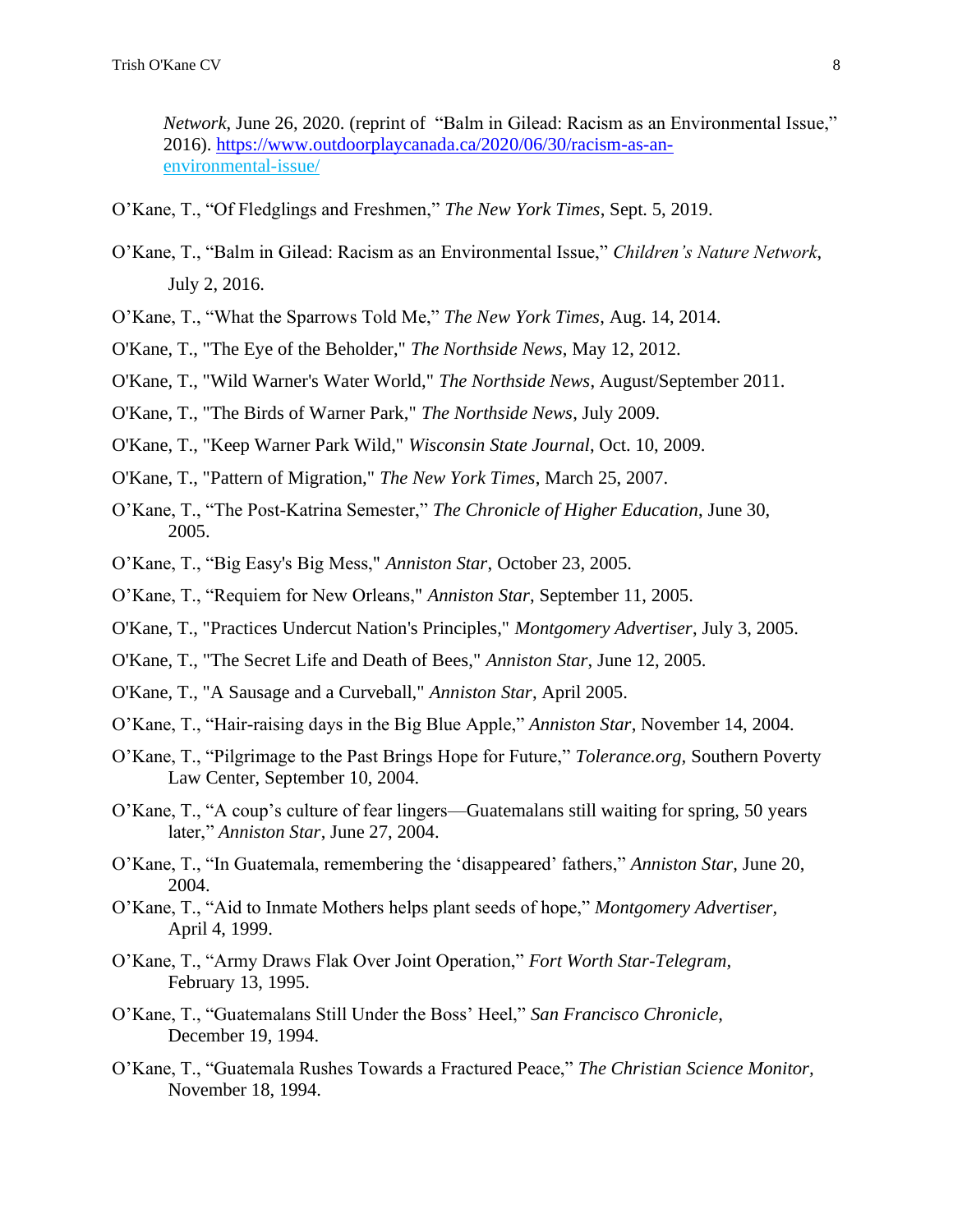- O'Kane, T., "New Hunger Strike By American Wife of Guatemala Rebel" *San Francisco Chronicle*, October 28, 1994.
- O'Kane, T., "The General and the Ghosts: A Guatemalan Saga," *San Francisco Chronicle,* July 20, 1994.
- O'Kane, T., "Truth Panel Will Shake Up Military," *San Francisco Chronicle,* July 4, 1994.
- O'Kane, T., "Guatemala: A Setback for Move to Greater Democracy," *San Francisco Chronicle,* March 28, 1994.
- O'Kane, T., "Paltry Turnout in Guatemalan Referendum Undermines President," *San Francisco Chronicle*, February 2, 1994.
- O'Kane, T., "Guatemalan Leader Gives In To Status Quo," *San Francisco Chronicle*, December 1, 1993.
- O'Kane, T., "Guatemala Peace Plan Backtracks," *San Francisco Chronicle*, October 20, 1993.
- O'Kane, T., "Probe Ordered Into Charges of Guatemalan Death Squad," *San Francisco Chronicle*, October 13, 1993.
- O'Kane, T., "2 Guatemalans Tie Military to Death Squads," *San Francisco Chronicle,* October 12, 1993.
- O'Kane, T., "U.S. Wife of Rebel Shakes Guatemala," *San Francisco Chronicle,* September 17, 1993.
- O'Kane, T., "Clash in Guatemala Over Civil Patrols," *San Francisco Chronicle,* September 1, 1993.
- O'Kane, T., "Guatemala Returns to Fear," *San Francisco Chronicle,* July 10, 1993.
- O'Kane, T., "Corruption in Politics," *San Francisco Chronicle,* June 21, 1993.
- O'Kane, T., "New Era for Guatemala," *San Francisco Chronicle,* June 7, 1993.
- O'Kane, T., "A Guide to Who's Who in Guatemalan Power Struggle," *San Francisco Chronicle,* June 5, 1993.
- O'Kane, T., "Vice President Moves to Take Power," *San Francisco Chronicle,* June 3, 1993.
- O'Kane, T., "Protests Widen—Guatemalan Leader Refuses to Quit," *San Francisco Chronicle,* June 3, 1993.
- O'Kane, T., "Guatemala Military Breaks Up Protest," *San Francisco Chronicle,* May 28, 1993.
- O'Kane, T., "News Analysis: Behind the Crackdown," *San Francisco Chronicle,* May 26, 1993.
- O'Kane, T., "Guatemala Refugees' Return Is a Test of Fire," *San Francisco Chronicle*, February 25, 1993.
- O'Kane, T., "Guatemala at Crossroads as Exiles Return," *San Francisco Chronicle*, January 23, 1993.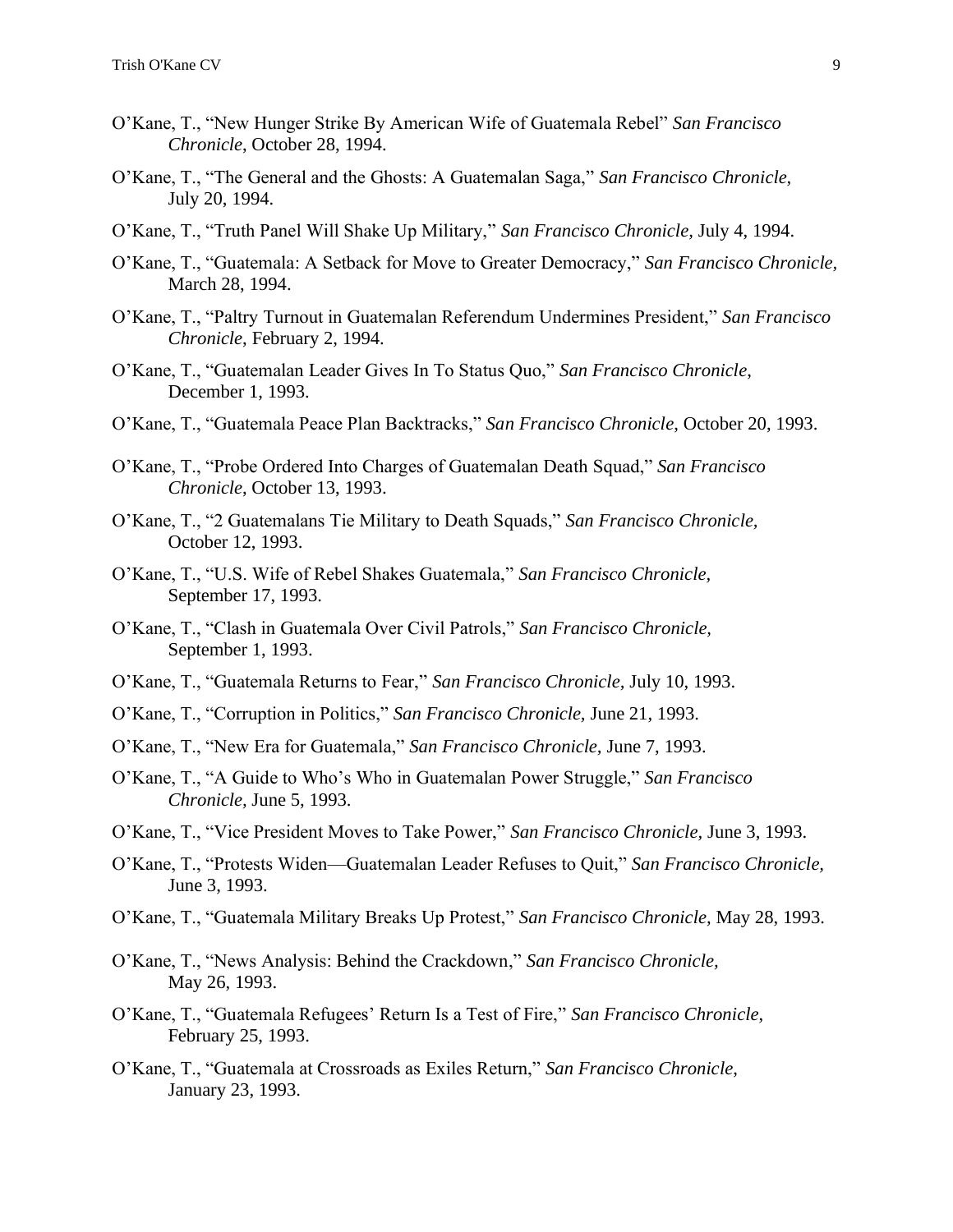#### **Magazines**

- O'Kane, T., (2001). "From the Field: Time with the Butterflies, *"First Draft,* Vol. 8, No. 1, Spring.
- O'Kane, T., (2000). "A Blow To Impunity: Keep Pressure on Pinochet Case," *Stewardship Of Public Life*, publication of the Presbyterian Church, USA (PCUSA), Washington, D.C.
- O'Kane, T., (2000). "Colombia: Three Simple Questions, *"Stewardship of Public Life*, PCUSA, Washington, D.C.
- O'Kane, T., (1999). "Youth at the Edge: Hate Groups Reach Out To a Troubled Generation, *"Intelligence Report*, Southern Poverty Law Center, Fall issue.
- O'Kane, T., (1999). "Born on the Bayou: Interview with the Empress of Washitah," *Intelligence Report*, Southern Poverty Law Center, Spring issue.
- O'Kane, T., (1998). "Sharks in the Mainstream: Council of Conservative Citizens," *Intelligence Report*, Southern Poverty Law Center, Winter issue.
- O'Kane, T., Shannon, E., & Waller, D., (1995). "Guatemala: Cowboys in the CIA," *Time Magazine*, April 10.
- Burleigh, N., Gleick, E., O'Kane, T. & Shannon, E., (1995). "The End of the Vigil, *"Time Magazine*, April 3.
- Emery, M. & O'Kane, T., (1995). "More Bad Old Days, *"Time Magazine,* March 27.
- O'Kane, T. (1995). "Guatemalan Church Blasts Government, *"Latinamerica Press,* Vol. 27, No. 5, cover story.
- O'Kane, T. (1995). "Wheels Keep Turning in Mack Murder Case," *Latinamerica Press,* Vol. 27, No. 3, 5.
- López, L. & O'Kane, T., (1994). "Dangerous Rumors, *"Time Magazine*, April 18.
- O'Kane, T. (1994). "In the Shadow of Che Guevara, *"Latinamerica Press,* Vol. 26, No. 45, 5.
- O'Kane, T. (1994). "Woman Strikes for Jailed Husband, *"Latinamerica Press,* Vol. 26, No. 41, 2.
- O'Kane, T. (1994). "Military Moderates Retain Upper Hand, *"Latinamerica Press,* Vol. 26, No. 37, 5.
- O'Kane, T. (1994). "Rebels Threaten to Quit Peace Talks," *Latinamerica Press,*  Vol.26, No. 29, 5.
- O'Kane, T. (1994). "Guatemala: Ex-dictator Will Control Congress," *Latinamerica Press,* Vol. 26, No. 27, cover story.
- O'Kane, T. (1994). "Ex-Guatemalan Dictator Plans Comeback," *Latinamerica Press,* Vol. 26, No. 26, cover story.
- O'Kane, T. (1994). "Guatemalan Peace Process Gets Boost, *"Latinamerica Press,*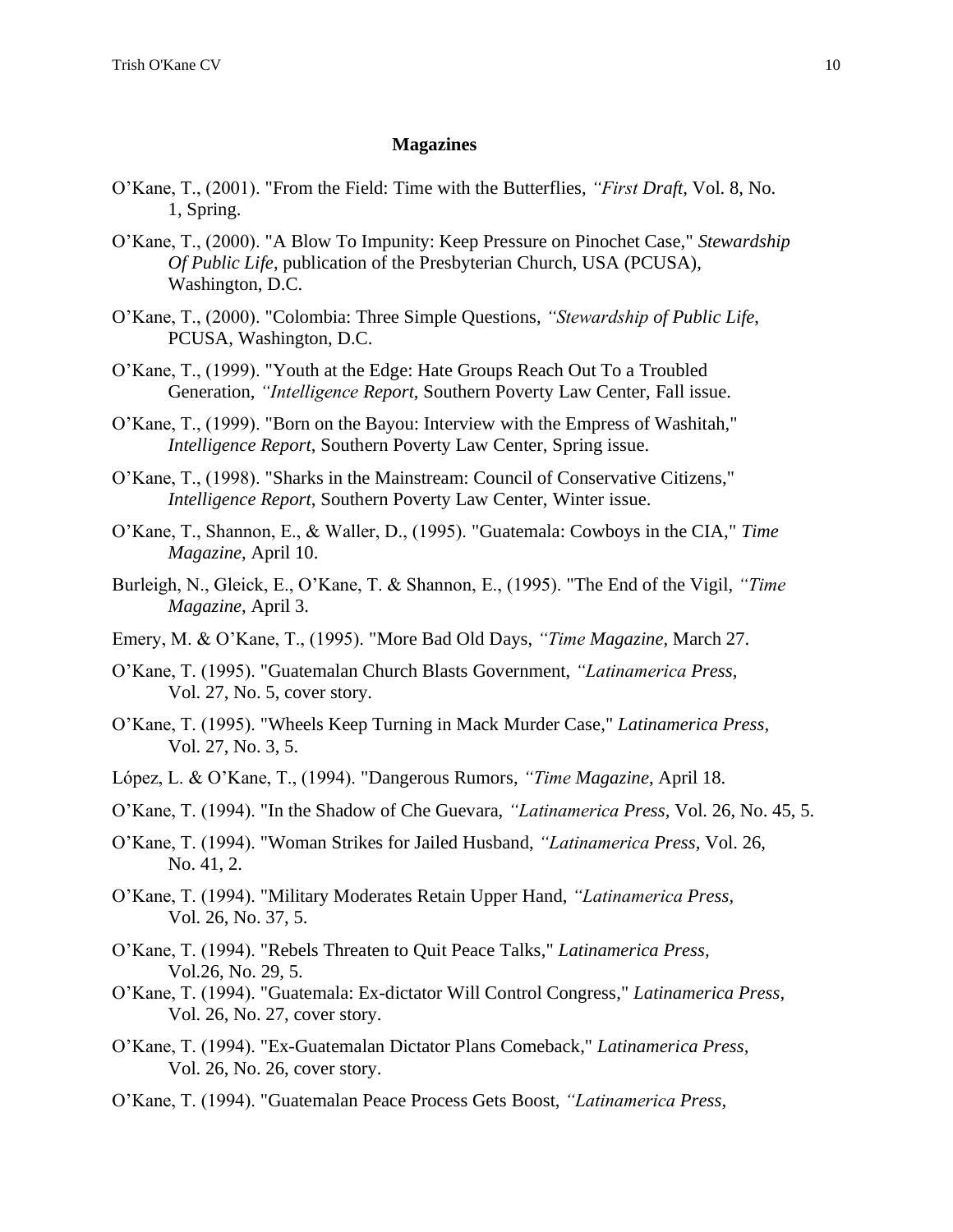Vol. 26, No. 25, 2.

- O'Kane, T. (1994). "Fallout from Murder Shakes Guatemala, *"Latinamerica Press,* Vol. 26, No. 22, cover story.
- López, L., O'Kane, T., & Rudolph, B., (1993). "The Most Unlikely President, *"Time Magazine*, June 21.
- López, L., & O'Kane, (1993). "A Kaleidoscope of Coups, *"Time Magazine*, June 14.
- O'Kane, T. (1990). "Nicaragua: The New Old Order," *NACLA: Report on the Americas.* Vol. XXIV, No. 1, 28-36.

Articles researched and written as staff writer from 1988-1992 for *Pensamiento Propio*, the monthly research journal published by CRIES, the Regional Coordinator for Economic and Social Research in Managua, Nicaragua.

- O'Kane, T. (1992). La pesadilla Americana (The American Nightmare). *Pensamiento Propio,* No. 93, 32-33.
- O'Kane, T. (1992). Se busca un salvador (In Search of a Savior). *Pensamiento Propio,* No. 93, 34-35.
- O'Kane, T. (1992). La cara oculta del sol naciente (The Hidden Face of the Rising Sun). *Pensamiento Propio,* No. 92, 46-48.
- O'Kane, T. (1992). El desarrollo, ¿un negocio? (The Development Business?). *Pensamiento Propio,* No. 90, 22-23.
- O'Kane, T. & Pallais, M.L. (1992). Un mundo de redes y enredos (A World of Nets and Networks). *Pensamiento Propio*, No. 90, 25.
- O'Kane, T. (1992). ¿Salvar a la tierra? (Save the World: Eco 92 Conference). *Pensamiento Propio*, No. 90, 42-43.
- O'Kane, T. (1992). ¿Campesina y feminista? (Farmer and Feminist?). *Pensamiento Propio*, No. 90, 47-48.
- O'Kane, T. 1992). El espejismo de la maquila (The Maquila Mirage). *Pensamiento Propio,* No. 89, 2-4.
- O'Kane, T. (1992). Prevenir la catástrofe (Preventing Catastrophe: Eco 92). *Pensamiento Propio,* No. 89, 44-45.
- O'Kane, T. (1992). Neoliberalismo: la ideología de la sobrevivencia (Neoliberalism: the Ideology of Survival). *Pensamiento Propio*, No. 89, 47-48.
- Marín, R. & O'Kane, T. (1992). Militarismo: el reverso de la medalla (Militarism: The Other Side of the Medal). *Pensamiento Propio,* No. 88, 21-22.
- Marín, R & O'Kane, T. (1992). Militarismo: la tentación del caudillismo (Militarism: The Temptation of Caudillismo). *Pensamiento Propio*, No. 88, 23-24.
- O'Kane, T. (1992). Movimiento de mujeres: a su propio ritmo (Women's Movement: At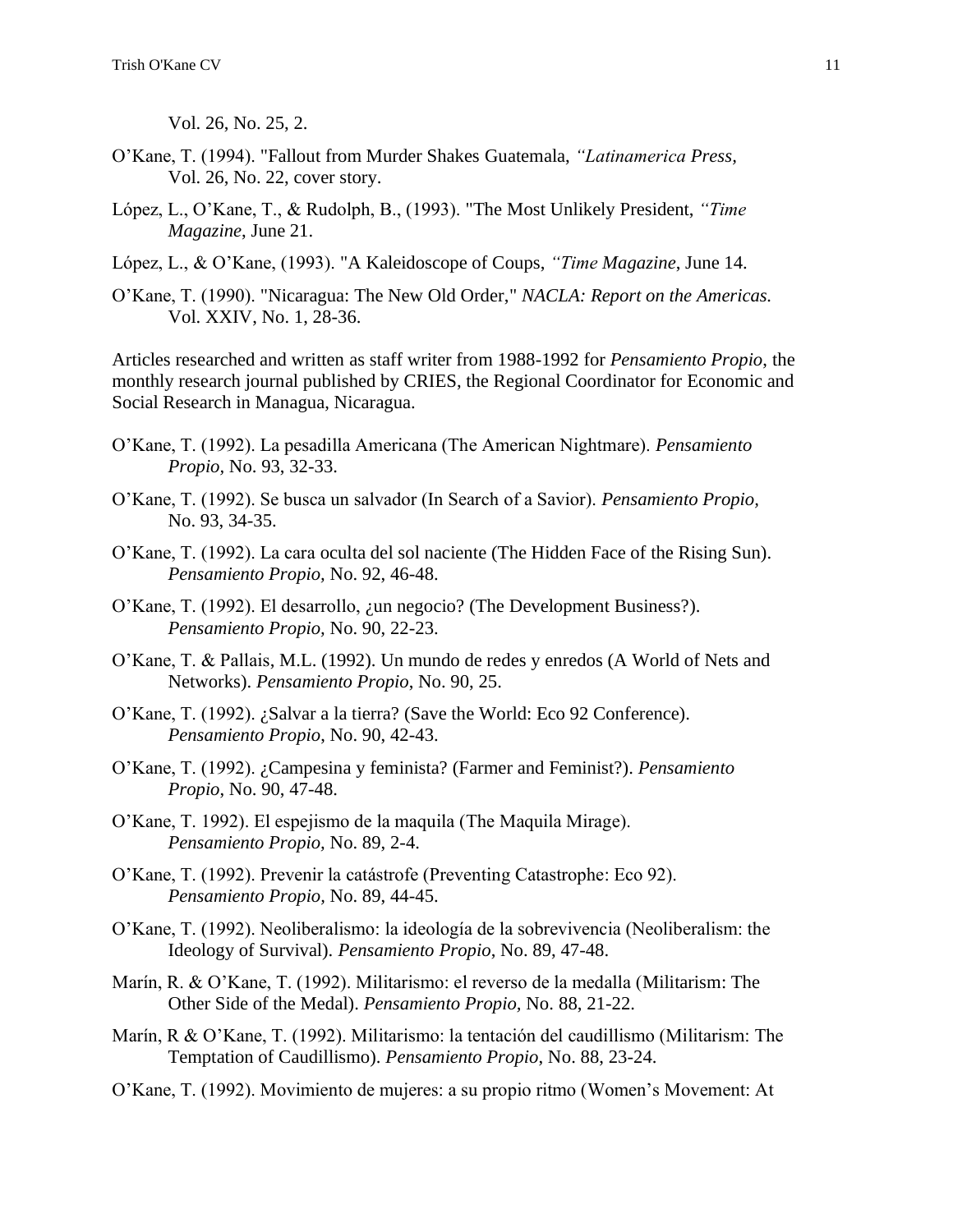Their Own Pace). *Pensamiento Propio*, No. 88, 35-36.

- O'Kane, T. (1992). Movimiento campesino: sembrando futuro (Small Farmer's Movement: Sowing the Future*). Pensamiento Propio*, No. 87, 2-4.
- O'Kane, T. (1992). Nicaragua: la puerta giratoria (Nicaragua: The Revolving Immigration Door). *Pensamiento Propio*, No. 87, 10-12.
- O'Kane, T. (1991). Nicaragua: el paraíso abandonado (Nicaragua: Abandoned Paradise). *Pensamiento Propio*, No. 86, 20-22.
- O'Kane, T. (1991). Cólera: el rostro del desamparo (Cholera: The Face of Neglect). *Pensamiento Propio*, No. 85, 24-25.
- O'Kane, T. (1991). Reporte Especial: Cólera llegó para quedarse (Special Report: Cholera is Here to Stay). *Pensamiento Propio*, No. 85, 30-32.
- O'Kane, T. (1991). Nicaragua: haciendo las micro-revoluciones (Nicaragua: Micro-Revolutions). *Pensamiento Propio*, No. 84, 27-29.
- O'Kane, T. & Palomés J. (1991). Nicaragua: camino de la alternativa (Nicaragua: Alternative Paths). *Pensamiento Propio*, No. 83, 20-25.
- O'Kane, T. (1991). La Nueva Izquierda: criticar no basta (The New Left: Criticism Not Enough). *Pensamiento Propio*, No. 82, 9-12.
- O'Kane, T. (1991). Las semillas del cambio en el FSLN (Seeds of Change in the FSLN). *Pensamiento Propio*, No. 82, 32-33.
- O'Kane, T. (1991). Nicaragua: La rebelión de las bases (Nicaragua: Grassroots Revolt). *Pensamiento Propio*, No. 80, 33-35.
- O'Kane, T. (1991). El año de todos los peligros (The Year of Living Dangerously). *Pensamiento Propio*, No. 79, 29-20.
- O'Kane, T. (1991). El pasado no vuelve (Gone with the Wind). *Pensamiento Propio*, No. 79, 31-32.
- O'Kane, T. (1991). Privatización: una receta complicada (Privatization: A Complicated Recipe). *Pensamiento Propio*, No. 78, 34-35.
- O'Kane, T. (1991). La primera baja (The First Casualty). *Pensamiento Propio*, No. 77, 1.
- O'Kane, T. (1990). Nicaragua: Frenando la contrarrevolución (Nicaragua: Putting the Brakes on Counter-revolution) part III of series on labor movement. *Pensamiento Propio*, No. 76, 29-31.
- O'Kane, T. (1990). Nicaragua: El nuevo panorama sindical (Nicaragua: The New Labor Landscape), part II of III. *Pensamiento Propio*, No. 75, 24-25.
- O'Kane, T. (1990). Nicaragua: El nuevo panorama sindical (Nicaragua: The New Labor Landscape), part I of III. *Pensamiento Propio*, No. 74, 34-37.
- O'Kane, T. (1990). Río Blanco y Paiwas: Dos pueblos, dos historias (Río Blanco and Paiwas: Two Towns, Two Histories). *Pensamiento Propio*, No. 73, 27-29.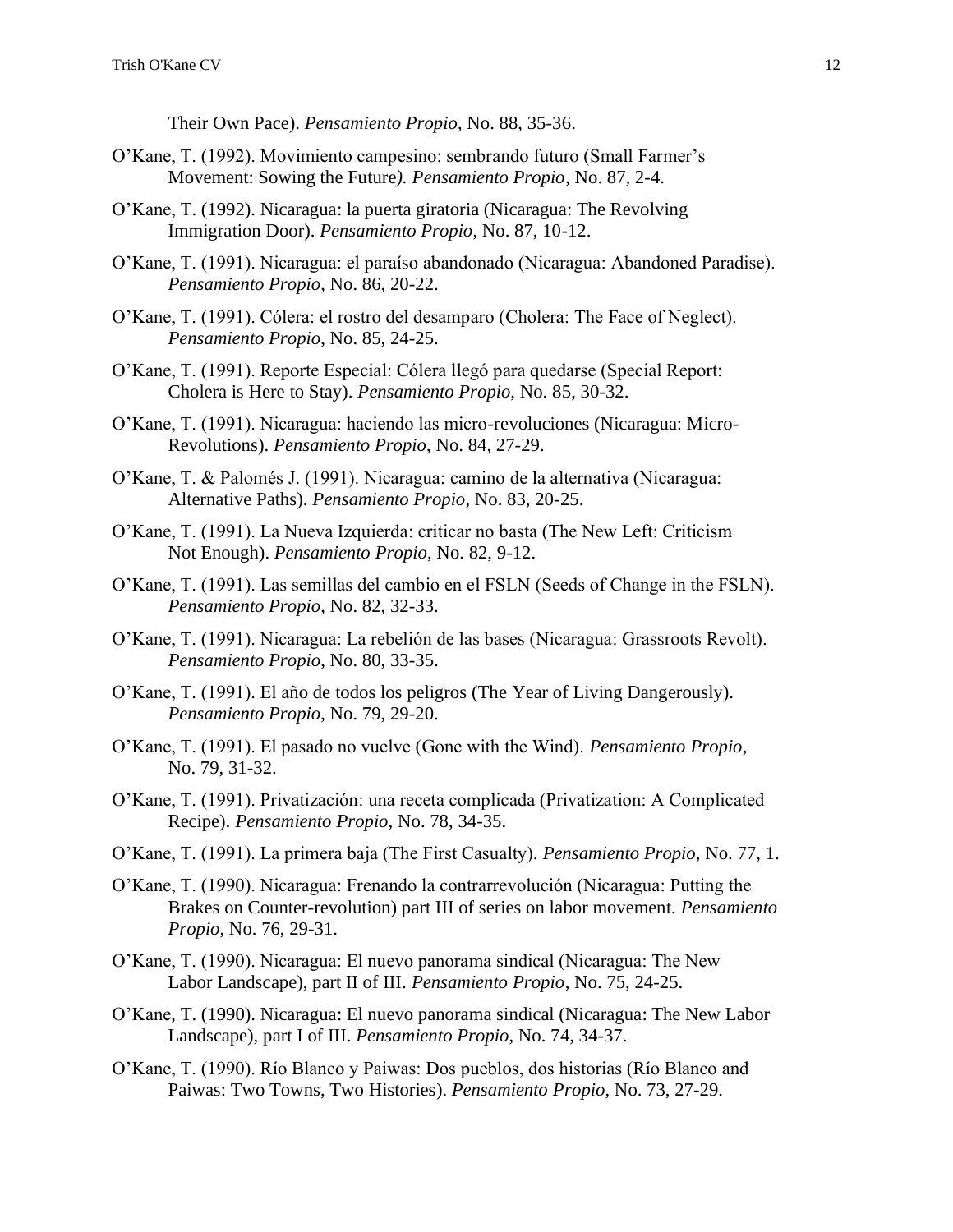- O'Kane, T. (1990), Venezuela: El mañana mejor cada vez más lejano (Venezuela: A Better Tomorrow a Distant Hope).*Pensamiento Propio*, No. 72, 2-4.
- O'Kane, T. (1990), La Constitución: el bosquejo bonito (The Constitution: A Pretty Outline). *Pensamiento Propio*, No. 72, 32.
- O'Kane, T. (1990). Los reyes magos de la reina (All the Queen's Men). *Pensamiento Propio*, No. 70, 24-25.
- Kuan, E. M. & O'Kane, T. (1989). Las opciones de Bush (Bush's Options). *Pensamiento Propio*, No. 64, 37-40.
- O'Kane, T. (1989). "El acuerdo bipartidista es inexcusable" (The Inexcusable Bipartisan Agreement). *Pensamiento Propio*, No. 62, 2-4.
- O'Kane, T. (1989). Cambio de guardia en Washington (Change of the Guard in Washington). *Pensamiento Propio*, No. 59, 3-5.
- Herrera, C. & O'Kane, T. (1989). Entrevista con Comandante Dora María Tellez, Ministra de Salud (Interview with Health Minister of Nicaragua, Commander Dora María Tellez). *Pensamiento Propio*, No. 58, 36-38.
- O'Kane, T. (1989). México: candil en la casa, oscuridad en la calle (Mexico's Foreign Policy). *Pensamiento Propio*, No. 57, 3-6.
- O'Kane, T. (1988). George Bush: el presidente surgido de las sombras (George Bush: The Shadow President). *Pensamiento Propio*, No. 56, 24-26.

# **Other Employment**

### **Center for Democratic Renewal, Atlanta, GA**

Hate Crimes Researcher. Directed hate crime research project in Alabama. Investigative reporting, surveys and analysis on hate crime activity to establish trends and recommend changes in public policy. 2000-2002.

*Intelligence Report* **magazine, Southern Poverty Law Center, Montgomery, AL** Senior writer and researcher on supremacist groups. Writing on young hate crime offenders received special mention in *The New York Times*. 1998-2000.

#### **International Council of Voluntary Agencies (ICVA), Guatemala.**

Country Representative, 1996-97.ICVA is a consortium of international development groups based in Geneva, Switzerland. I represented ICVA in Guatemala to support the return of over 45,000 Guatemalan refugees from United Nations camps in Mexico. In the 1980s, the Guatemalan army destroyed over 440 villages, massacred thousands and forced thousands more into Mexico. ICVA was part of an international campaign to help refugees return home safely and with land to farm. Conducted ethnographic interviews in isolated rural areas of Guatemala and Chiapas and wrote monthly reports in English and Spanish for NGO's in Europe, Canada and U.S. 1996-1998.

#### **United Nations Verification Mission in Guatemala.**

Human Rights researcher, 1995-1996**.** Investigated and documented human rights violations by the Guatemalan army, paramilitary groups and the guerrillas in rural